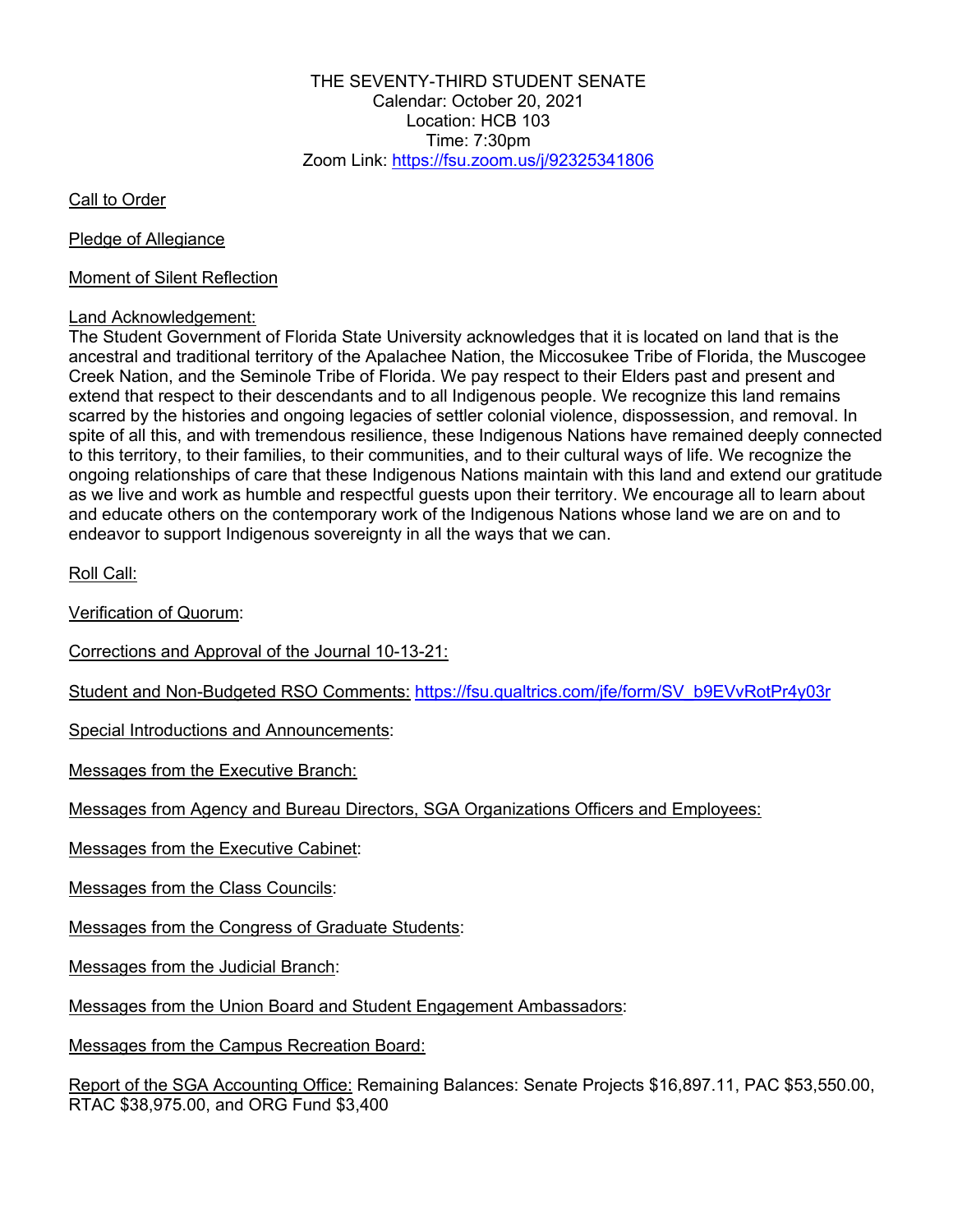#### Report of Senate Liaisons:

## Report of Committees:

- Judiciary
- Internal Affairs
- Budget
- Finance
- Student Life & Academic Affairs
- Rules & Calendar
- Seminole & Indigenous Peoples Imagery & Education Ad Hoc

# Senate Confirmations:

Edvin Velasquez for Hispanic/Latinx Student Union Treasurer, Cat Lessard for Student Senate College of Social Sciences & Public Policy Seat 4, Serena Barker for Student Senate College of Business Seat 4, Jada Mohorn for Office of Governmental Affairs Board of Directors Member, Trevor Murray for Office of Governmental Affairs Board of Directors Member, Ella Phillips for Office of Governmental Affairs Board of Directors Member, Natasha Harwood for Office of Governmental Affairs Board of Directors Member, Emma Kiely for Office of Governmental Affairs Board of Directors Member, John Massa for Student Council for Undergraduate Research and Creativity Assistant Director and Chair of the Undergraduate Research Ambassadors

# Consent Calendar:

| <b>Resolution 28</b>        | Sponsored by Senator Nasworthy (P)<br>Allocating funding from the Resources & Travel Allocations Committee to fund the<br>Society of Hispanic Professional Engineers. AMENDED AND PASSED IN FINANCE,<br>10.18.                                                                                                                                                                                          |
|-----------------------------|---------------------------------------------------------------------------------------------------------------------------------------------------------------------------------------------------------------------------------------------------------------------------------------------------------------------------------------------------------------------------------------------------------|
| <b>Resolution 29</b>        | Sponsored by Senator Roy (P)<br>Allocating funding from the Programming Allocations Committee to fund the French<br>Club at FSU. PASSED IN FINANCE, 10.18.                                                                                                                                                                                                                                              |
| <b>Bills First Reading:</b> |                                                                                                                                                                                                                                                                                                                                                                                                         |
| <b>Bill 51</b>              | Sponsored by Senator Randall (P)<br>To amend the Student Body Statutes to eliminate the Budget Committee in its entirety<br>and restructure its current duties to the purview of the Finance Committee.<br>REFERRED TO JUDICIARY THEN RULES & CALENDAR, 09.08. AMENDED AND<br>PASSED IN JUDICIARY, 09.14. TABLED IN RULES & CALENDAR, 09.22, 09.29,<br>10.06, 10.13. PASSED IN RULES & CALENDAR, 10.20. |
| <b>Bill 57</b>              | Sponsored by Senators Gonzalez (P) Berger, Bettley, Keyser, Lewis, Riguidel,<br>Tackett (Co)<br>Representing the estimated amount in the budget to be submitted to the Student<br>Senate President for Budget Committee Allocation in the fiscal year of 2022-2023.<br>REFERRED TO BUDGET, 09.29. TABLED IN BUDGET, 10.05, 10.12.                                                                       |
| <b>Bill 60</b>              | Sponsored by Senator Tackett, Linsky (P)<br>To fund the ACE Learning Center for monies to improve outreach and promote their<br>services to the student body. REFERRED TO SLAA THEN BUDGET, 10.13.<br>PASSED IN SLAA, 10.18. PASSED IN BUDGET, 10.19.                                                                                                                                                   |
| <b>Bill 61</b>              | Sponsored by Senator Tackett (P) Wang, Marcus, Nasworthy (Co)<br>Increasing the OPS wages of the Senate President and Senate Pro Tempore.                                                                                                                                                                                                                                                               |